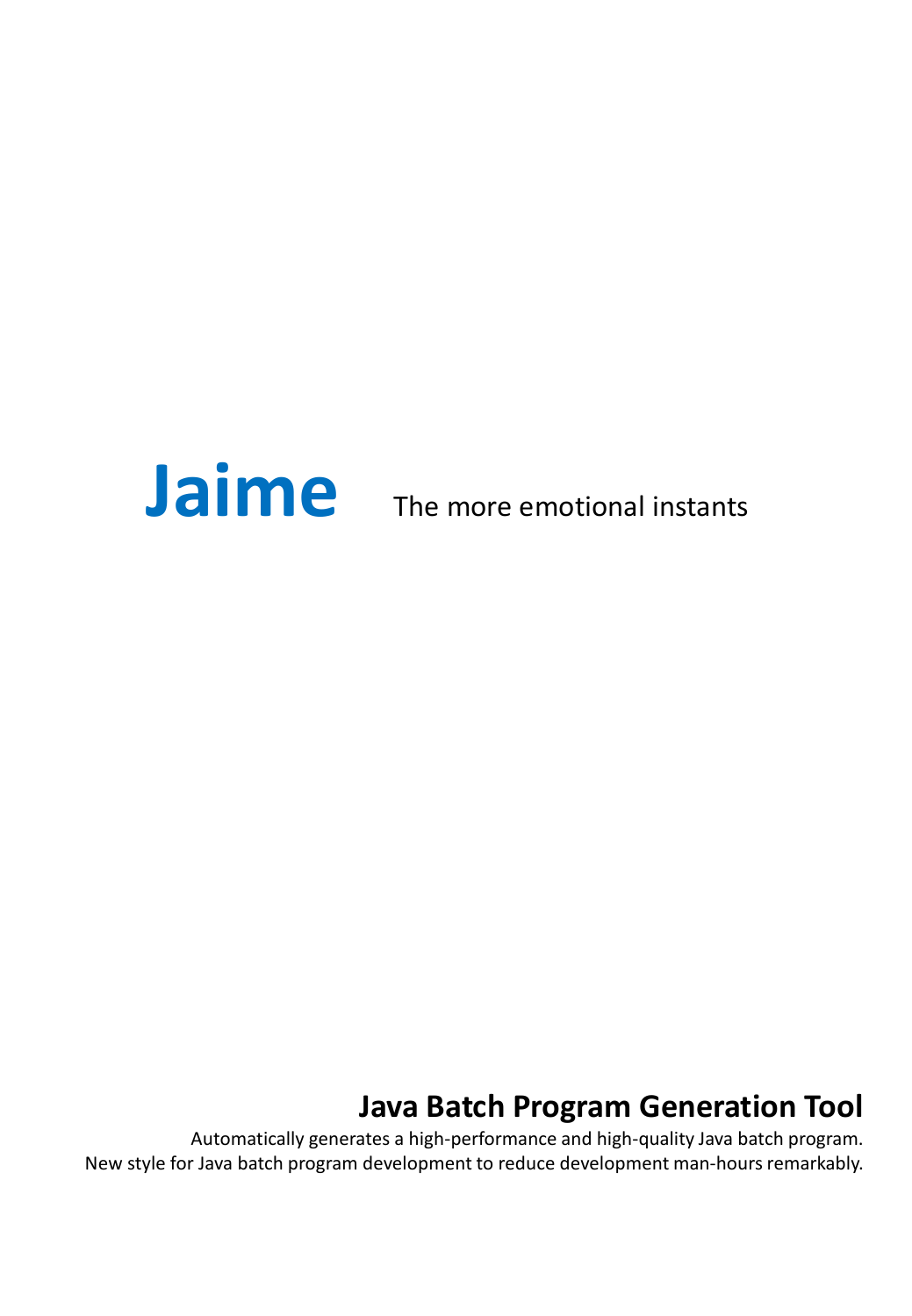# You can optimize your development work on Java batch program with this tool only!

- **In recent years, the cases to use Java language are increasing to develop batch programs, as hardware performance has been improving enough to use the language. Programmers are always required to develop higher performance and quality programs, with less development period of time and less cost at the same time. This situation is unchanged even Java is used, and developers have been bothered how to respond to this demand.**
- **Jaime (Java Automatic and IncreMental batch Environment), which is an automatic Java batch program generation tool, is the solution to overcome the situation. By using code generation functions of Jaime, high performance and quality Java batch programs can be developed effectively within shorter period of development time.**

## Features 1 Flexibly applies to various kinds of batch process

Several typical process units, such as input/add/update for DB tables and cursor fetch, are provided with their icons to build process flows and output logics on the screen. Customizations for detail actions are also capable by setting parameters. Also, free coding is allowed flexibly to add or update both Java codes and SQL sentences, which makes sure to develop Java batch programs for special process.



# Features 2 Works as one of the plugins to Eclipse being familiar to you



■ Jaime as an Eclipse plugin

Jaime works as one of the plugins to Eclipse which is the standard IDE(Integrated Development Environment) for Java. Only by clicking the Jaime button on the Eclipse toolbar, the window is changed seamlessly and the development work can be continued smoothly within Eclipse environment. Jaime adopts the same operation system and screen design as Eclipse. Thus the same and accustomed lookand-feel of Jaime enables current Eclipse-users to get smooth and natural introduction, as well as development efficiency even just after starting.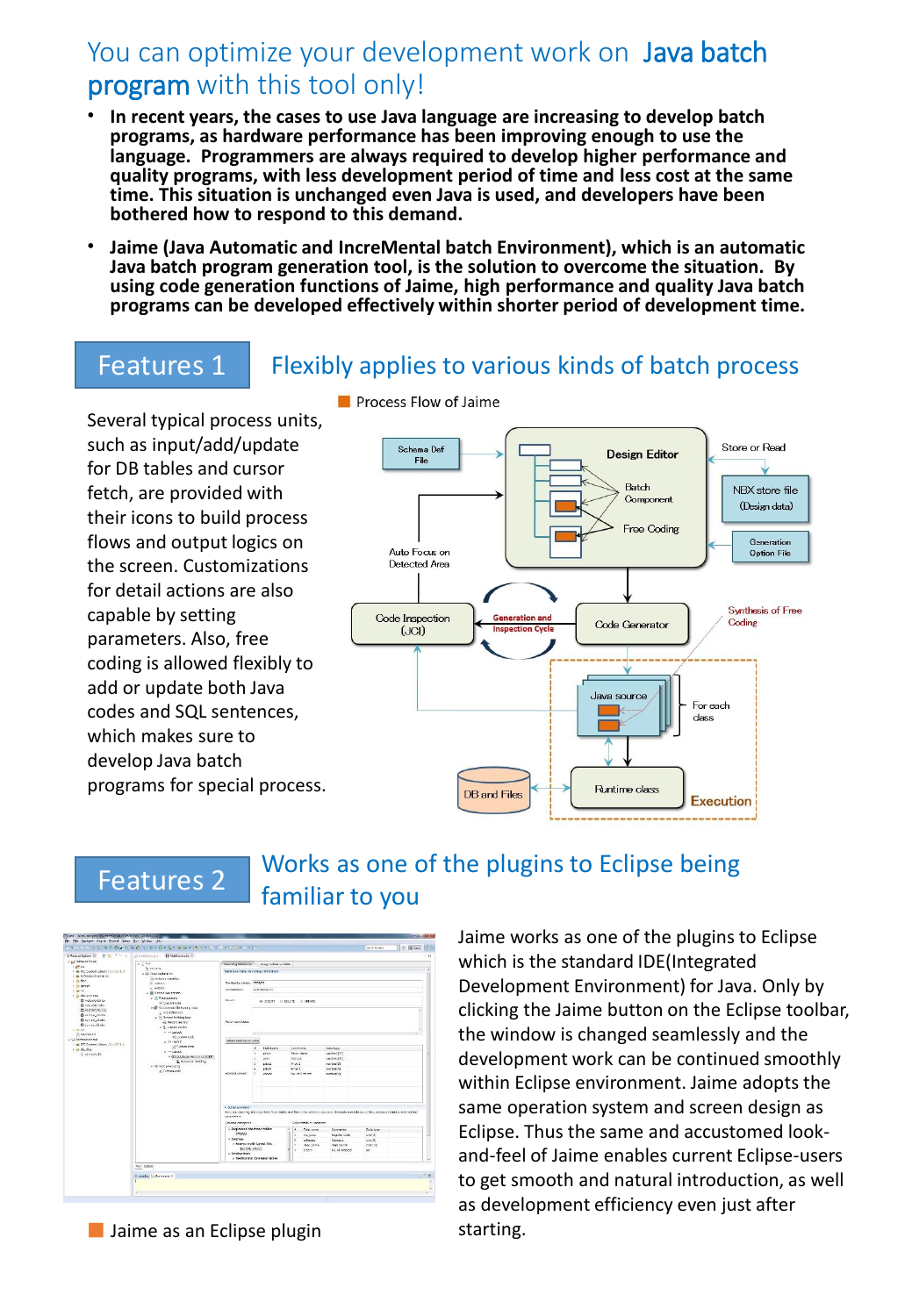# Features 3 Achieves high-performance and high-quality

From the specified logic patterns, Jaime automatically generates optimized codes for high performance with conforming object-oriented standard. Also, Jaime has its own high-speed runtime functions which are equivalent to JDBC performance So the generated Java batch program runs 2.7 to 6 times faster than the one of SpringBatch frame work base. Moreover, Jaime has the functions to support to keep high-quality. JCI (Java Code Inspector) detects and removes most of the defective part of codes, including free programming portions. The developers' free programming portions are clearly separated. The standardized codes can be created by any programmers. These functions and advantages minimize the risks to occur the defects of codes.



#### Example: Comparison of processing speed between Jaime and SpringBatch

### **Features 4** Reduces time and cost for the middle of the development phases

Including exception handling procedures, Jaime generates java codes automatically. Thus the quantity of manual coding is only 1/6 to 1/8 compared with the cases of usual programming. Other various features to enhance efficiency for development, such as the templates for typical batch process patterns, reduce 50% of man-hours in the middle phases of the development process (Internal design, Coding, and Unit test). In addition to these, almost no extra man-hours and cost are required to the developers to learn Jaime, if they already use Java, Eclipse, or DB/file systems.



Cost reduction effect by Jaime